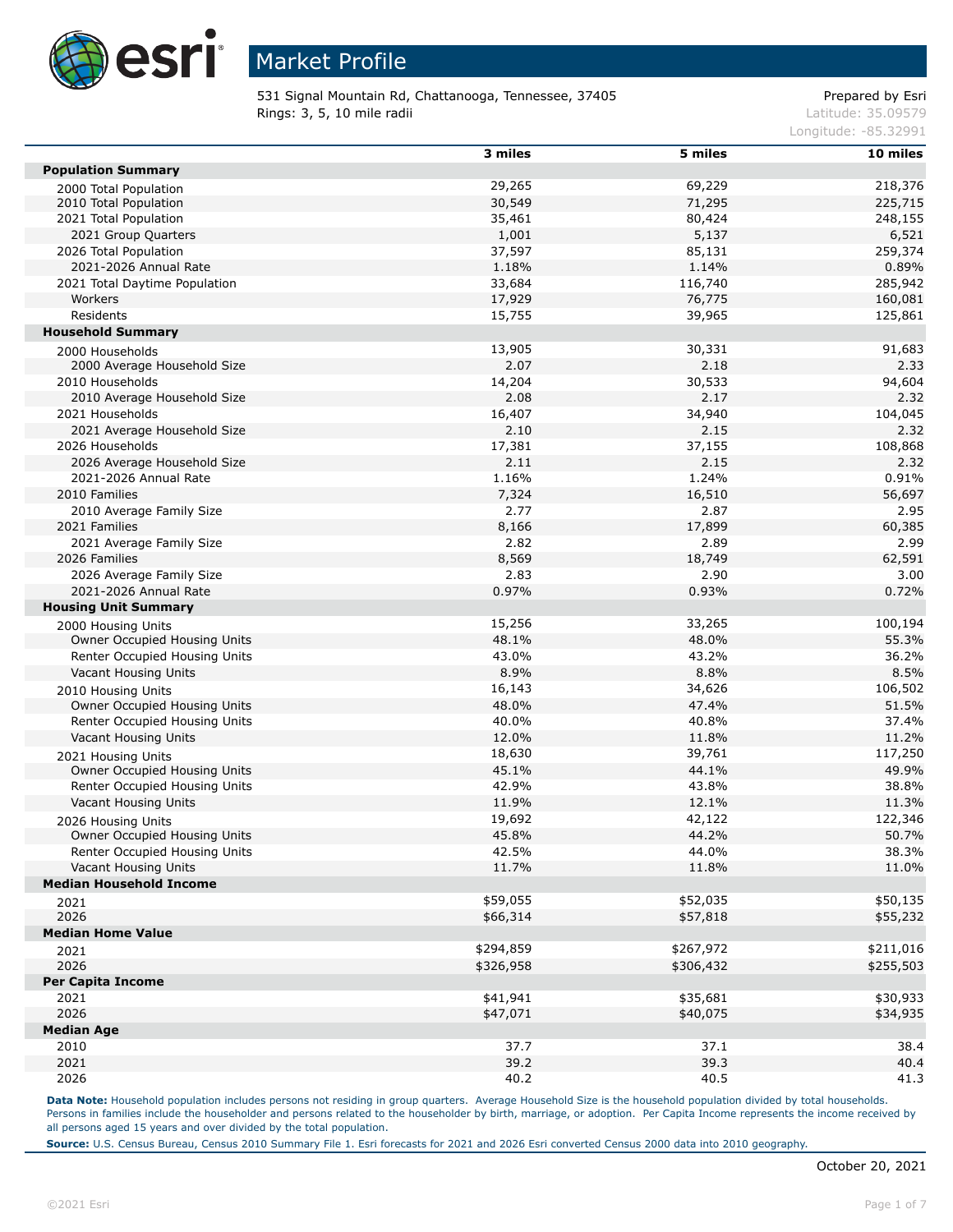

531 Signal Mountain Rd, Chattanooga, Tennessee, 37405 Prepared by Esri **Rings: 3, 5, 10 mile radii**  $\blacksquare$  **Rings: 3, 5, 10 mile radii**  $\blacksquare$ 

Longitude: -85.32991

|                                            | 3 miles   | 5 miles   | 10 miles  |
|--------------------------------------------|-----------|-----------|-----------|
| 2021 Households by Income                  |           |           |           |
| Household Income Base                      | 16,407    | 34,940    | 104,044   |
| $<$ \$15,000                               | 8.2%      | 14.2%     | 12.6%     |
| \$15,000 - \$24,999                        | 8.5%      | 10.4%     | 11.6%     |
| \$25,000 - \$34,999                        | 9.8%      | 9.3%      | 10.7%     |
| \$35,000 - \$49,999                        | 15.4%     | 14.2%     | 14.9%     |
| \$50,000 - \$74,999                        | 18.1%     | 16.1%     | 18.2%     |
| \$75,000 - \$99,999                        | 10.6%     | 10.5%     | 11.0%     |
| $$100,000 - $149,999$                      | 13.8%     | 12.0%     | 11.0%     |
| \$150,000 - \$199,999                      | 7.2%      | 5.7%      | 4.7%      |
| $$200,000+$                                | 8.6%      | 7.5%      | 5.3%      |
| Average Household Income                   | \$91,690  | \$81,605  | \$73,485  |
| 2026 Households by Income                  |           |           |           |
| Household Income Base                      | 17,381    | 37,155    | 108,867   |
| $<$ \$15,000                               | 6.5%      | 12.3%     | 10.7%     |
| $$15,000 - $24,999$                        | 6.8%      | 8.9%      | 9.9%      |
| \$25,000 - \$34,999                        | 8.6%      | 8.6%      | 9.9%      |
| \$35,000 - \$49,999                        | 14.4%     | 13.6%     | 14.2%     |
| \$50,000 - \$74,999                        | 18.8%     | 16.7%     | 18.8%     |
| \$75,000 - \$99,999                        | 11.4%     | 11.3%     | 12.1%     |
| $$100,000 - $149,999$                      | 15.5%     | 13.6%     | 12.8%     |
| \$150,000 - \$199,999                      | 8.5%      | 6.8%      | 5.6%      |
| $$200,000+$                                | 9.6%      | 8.2%      | 6.0%      |
| Average Household Income                   | \$102,989 | \$91,302  | \$82,940  |
| 2021 Owner Occupied Housing Units by Value |           |           |           |
| Total                                      | 8,408     | 17,510    | 58,512    |
| $<$ \$50,000                               | 1.4%      | 2.0%      | 4.6%      |
| \$50,000 - \$99,999                        | 3.7%      | 6.0%      | 12.2%     |
| $$100,000 - $149,999$                      | 7.8%      | 10.8%     | 14.3%     |
| \$150,000 - \$199,999                      | 10.6%     | 15.8%     | 16.2%     |
| \$200,000 - \$249,999                      | 12.8%     | 11.5%     | 12.2%     |
| \$250,000 - \$299,999                      | 15.2%     | 10.9%     | 10.1%     |
| \$300,000 - \$399,999                      | 22.5%     | 18.8%     | 12.6%     |
| \$400,000 - \$499,999                      | 9.5%      | 8.7%      | 6.2%      |
| \$500,000 - \$749,999                      | 10.0%     | 9.8%      | 6.6%      |
| \$750,000 - \$999,999                      | 2.6%      | 2.3%      | 2.1%      |
| \$1,000,000 - \$1,499,999                  | 2.6%      | 2.2%      | 1.6%      |
| \$1,500,000 - \$1,999,999                  | 0.6%      | 0.6%      | 0.6%      |
| $$2,000,000 +$                             | 0.6%      | 0.6%      | 0.7%      |
| Average Home Value                         | \$366,041 | \$339,627 | \$289,555 |
| 2026 Owner Occupied Housing Units by Value |           |           |           |
| Total                                      | 9,013     | 18,611    | 62,019    |
| $<$ \$50,000                               | 0.7%      | 1.2%      | 3.2%      |
| \$50,000 - \$99,999                        | 1.7%      | 3.8%      | 7.9%      |
| $$100,000 - $149,999$                      | 5.0%      | 7.6%      | 10.4%     |
| \$150,000 - \$199,999                      | 8.1%      | 13.5%     | 14.5%     |
| \$200,000 - \$249,999                      | 11.2%     | 10.6%     | 12.8%     |
| \$250,000 - \$299,999                      | 16.6%     | 11.9%     | 11.8%     |
| \$300,000 - \$399,999                      | 24.7%     | 21.8%     | 15.4%     |
| \$400,000 - \$499,999                      | 11.7%     | 10.6%     | 8.0%      |
| \$500,000 - \$749,999                      | 12.2%     | 11.8%     | 9.0%      |
| \$750,000 - \$999,999                      | 3.3%      | 2.9%      | 2.9%      |
| \$1,000,000 - \$1,499,999                  | 3.3%      | 2.8%      | 2.3%      |
| \$1,500,000 - \$1,999,999                  | 0.6%      | 0.7%      | 0.8%      |
| $$2,000,000 +$                             | 0.8%      | 0.8%      | 1.0%      |
| Average Home Value                         | \$407,283 | \$381,740 | \$343,496 |

Data Note: Income represents the preceding year, expressed in current dollars. Household income includes wage and salary earnings, interest dividends, net rents, pensions, SSI and welfare payments, child support, and alimony.

**Source:** U.S. Census Bureau, Census 2010 Summary File 1. Esri forecasts for 2021 and 2026 Esri converted Census 2000 data into 2010 geography.

Γ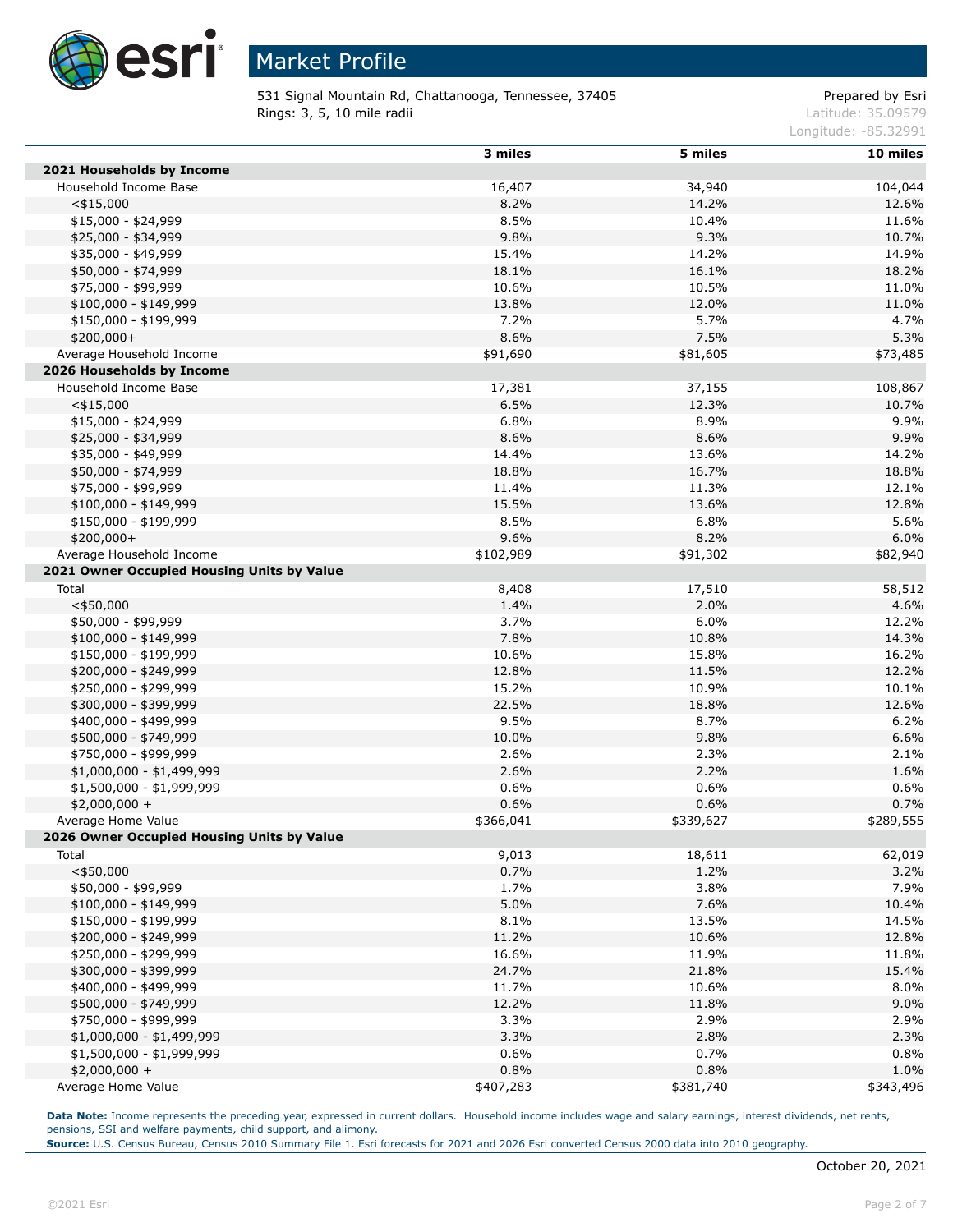

531 Signal Mountain Rd, Chattanooga, Tennessee, 37405 Prepared by Esri **Rings: 3, 5, 10 mile radii**  $\blacksquare$  **Rings: 3, 5, 10 mile radii**  $\blacksquare$ 

Longitude: -85.32991

|                               | 3 miles | 5 miles | 10 miles |
|-------------------------------|---------|---------|----------|
| <b>2010 Population by Age</b> |         |         |          |
| Total                         | 30,549  | 71,295  | 225,713  |
| $0 - 4$                       | 5.6%    | 5.7%    | 6.3%     |
| $5 - 9$                       | 5.0%    | 5.3%    | 5.9%     |
| $10 - 14$                     | 4.5%    | 4.9%    | 5.6%     |
| $15 - 24$                     | 14.8%   | 17.6%   | 14.6%    |
| $25 - 34$                     | 16.4%   | 14.0%   | 13.4%    |
| $35 - 44$                     | 12.6%   | 11.9%   | 12.3%    |
| $45 - 54$                     | 12.9%   | 13.1%   | 14.0%    |
| $55 - 64$                     | 11.6%   | 12.0%   | 12.8%    |
| $65 - 74$                     | 6.9%    | 7.4%    | 7.7%     |
| 75 - 84                       | 5.6%    | 5.4%    | 5.2%     |
| $85 +$                        | 4.1%    | 2.8%    | 2.2%     |
| $18 +$                        | 81.9%   | 81.0%   | 78.5%    |
| 2021 Population by Age        |         |         |          |
| Total                         | 35,461  | 80,426  | 248,155  |
| $0 - 4$                       | 4.9%    | 4.9%    | 5.6%     |
| $5 - 9$                       | 4.9%    | 4.9%    | 5.7%     |
| $10 - 14$                     | 4.9%    | 4.9%    | 5.7%     |
| $15 - 24$                     | 12.1%   | 15.3%   | 12.4%    |
| $25 - 34$                     | 17.0%   | 14.4%   | 13.7%    |
| $35 - 44$                     | 13.1%   | 12.2%   | 12.4%    |
| $45 - 54$                     | 11.0%   | 11.1%   | 11.6%    |
| $55 - 64$                     | 12.1%   | 12.8%   | 13.3%    |
| $65 - 74$                     | 9.6%    | 10.4%   | 11.1%    |
| $75 - 84$                     | 5.9%    | 5.8%    | 5.8%     |
| $85 +$                        | 4.2%    | 3.2%    | 2.7%     |
| $18 +$                        | 82.4%   | 82.4%   | 79.9%    |
| 2026 Population by Age        |         |         |          |
| Total                         | 37,597  | 85,132  | 259,375  |
| $0 - 4$                       | 5.0%    | 4.9%    | 5.6%     |
| $5 - 9$                       | 4.7%    | 4.7%    | 5.5%     |
| $10 - 14$                     | 4.5%    | 4.7%    | 5.6%     |
| $15 - 24$                     | 12.9%   | 15.7%   | 12.8%    |
| $25 - 34$                     | 15.4%   | 13.0%   | 12.3%    |
| $35 - 44$                     | 13.6%   | 12.5%   | 12.9%    |
| $45 - 54$                     | 11.2%   | 11.2%   | 11.7%    |
| $55 - 64$                     | 11.2%   | 12.0%   | 12.2%    |
| $65 - 74$                     | 10.2%   | 11.0%   | 11.6%    |
| 75 - 84                       | 6.9%    | 6.9%    | 7.1%     |
| $85 +$                        | 4.3%    | 3.3%    | 2.8%     |
| $18 +$                        | 82.9%   | 82.8%   | 80.1%    |
| <b>2010 Population by Sex</b> |         |         |          |
| Males                         | 14,491  | 33,979  | 107,594  |
| Females                       | 16,058  | 37,316  | 118,121  |
| 2021 Population by Sex        |         |         |          |
| Males                         | 16,956  | 38,643  | 119,079  |
| Females                       | 18,505  | 41,781  | 129,076  |
| 2026 Population by Sex        |         |         |          |
| Males                         | 17,991  | 41,001  | 124,815  |
| Females                       | 19,606  | 44,130  | 134,559  |

**Source:** U.S. Census Bureau, Census 2010 Summary File 1. Esri forecasts for 2021 and 2026 Esri converted Census 2000 data into 2010 geography.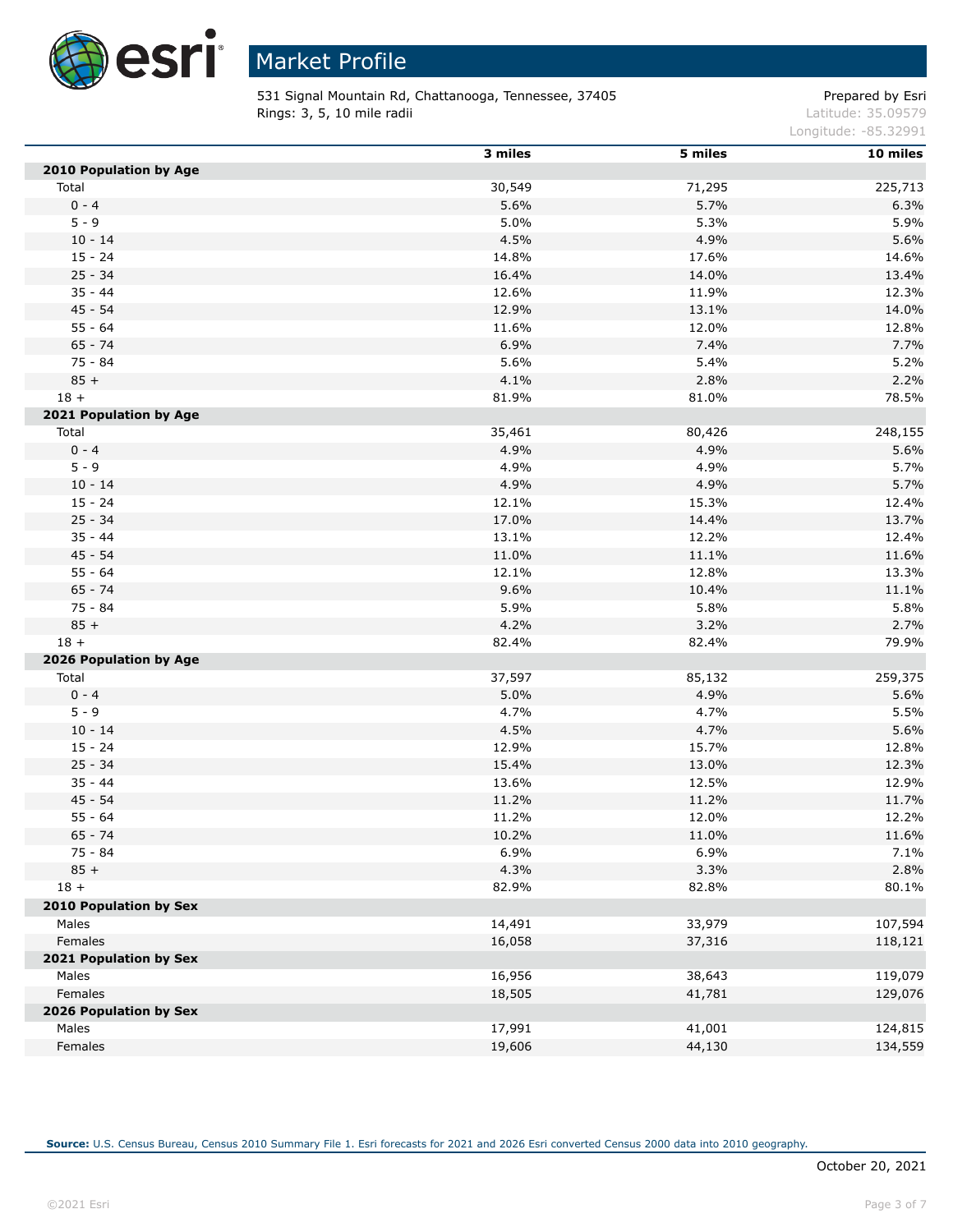

531 Signal Mountain Rd, Chattanooga, Tennessee, 37405 Prepared by Esri **Rings: 3, 5, 10 mile radii**  $\blacksquare$  **Rings: 3, 5, 10 mile radii**  $\blacksquare$ 

Longitude: -85.32991

|                                                    | 3 miles | 5 miles | $10$ miles |
|----------------------------------------------------|---------|---------|------------|
| 2010 Population by Race/Ethnicity                  |         |         |            |
| Total                                              | 30,549  | 71,295  | 225,715    |
| White Alone                                        | 87.6%   | 75.2%   | 68.0%      |
| <b>Black Alone</b>                                 | 6.9%    | 20.0%   | 25.9%      |
| American Indian Alone                              | 0.2%    | 0.3%    | 0.4%       |
| Asian Alone                                        | 1.9%    | 1.4%    | 1.3%       |
| Pacific Islander Alone                             | 0.1%    | 0.1%    | 0.1%       |
| Some Other Race Alone                              | 1.6%    | 1.5%    | 2.4%       |
| Two or More Races                                  | 1.7%    | 1.5%    | 1.8%       |
| Hispanic Origin                                    | 3.6%    | 3.4%    | 4.9%       |
| Diversity Index                                    | 28.1    | 43.4    | 51.9       |
| 2021 Population by Race/Ethnicity                  |         |         |            |
| Total                                              | 35,462  | 80,423  | 248,155    |
| White Alone                                        | 86.1%   | 74.4%   | 67.5%      |
| <b>Black Alone</b>                                 | 6.7%    | 19.3%   | 24.6%      |
| American Indian Alone                              | 0.2%    | 0.3%    | 0.4%       |
| Asian Alone                                        | 2.5%    | 1.8%    | 1.7%       |
| Pacific Islander Alone                             | 0.1%    | 0.1%    | 0.1%       |
| Some Other Race Alone                              | 2.2%    | 2.1%    | 3.4%       |
| Two or More Races                                  | 2.3%    | 2.1%    | 2.4%       |
| Hispanic Origin                                    | 5.3%    | 5.1%    | 7.0%       |
| Diversity Index                                    | 32.9    | 46.5    | 55.1       |
| 2026 Population by Race/Ethnicity                  |         |         |            |
| Total                                              | 37,597  | 85,130  | 259,373    |
| White Alone                                        | 85.2%   | 73.5%   | 67.0%      |
| <b>Black Alone</b>                                 | 6.6%    | 19.3%   | 24.0%      |
| American Indian Alone                              | 0.2%    | 0.3%    | 0.3%       |
| Asian Alone                                        | 2.7%    | 2.0%    | 1.8%       |
| Pacific Islander Alone                             | 0.1%    | 0.1%    | 0.1%       |
| Some Other Race Alone                              | 2.6%    | 2.5%    | 3.9%       |
| Two or More Races                                  | 2.6%    | 2.4%    | 2.8%       |
| Hispanic Origin                                    | 6.5%    | 6.2%    | 8.3%       |
| Diversity Index                                    | 35.7    | 48.9    | 57.0       |
| 2010 Population by Relationship and Household Type |         |         |            |
| Total                                              | 30,549  | 71,295  | 225,715    |
| In Households                                      | 96.8%   | 92.9%   | 97.1%      |
| In Family Households                               | 68.2%   | 68.4%   | 76.6%      |
| Householder                                        | 23.6%   | 23.2%   | 25.1%      |
| Spouse                                             | 17.4%   | 15.7%   | 16.4%      |
| Child                                              | 22.6%   | 24.6%   | 28.6%      |
| Other relative                                     | 2.7%    | 3.0%    | 4.0%       |
| Nonrelative                                        | 1.8%    | 1.9%    | 2.4%       |
| In Nonfamily Households                            | 28.6%   | 24.5%   | 20.6%      |
| In Group Quarters                                  | 3.2%    | 7.1%    | 2.9%       |
| Institutionalized Population                       | 2.0%    | 1.9%    | 0.8%       |
| Noninstitutionalized Population                    | 1.2%    | 5.2%    | 2.0%       |

Data Note: Persons of Hispanic Origin may be of any race. The Diversity Index measures the probability that two people from the same area will be from different race/ ethnic groups. **Source:** U.S. Census Bureau, Census 2010 Summary File 1. Esri forecasts for 2021 and 2026 Esri converted Census 2000 data into 2010 geography.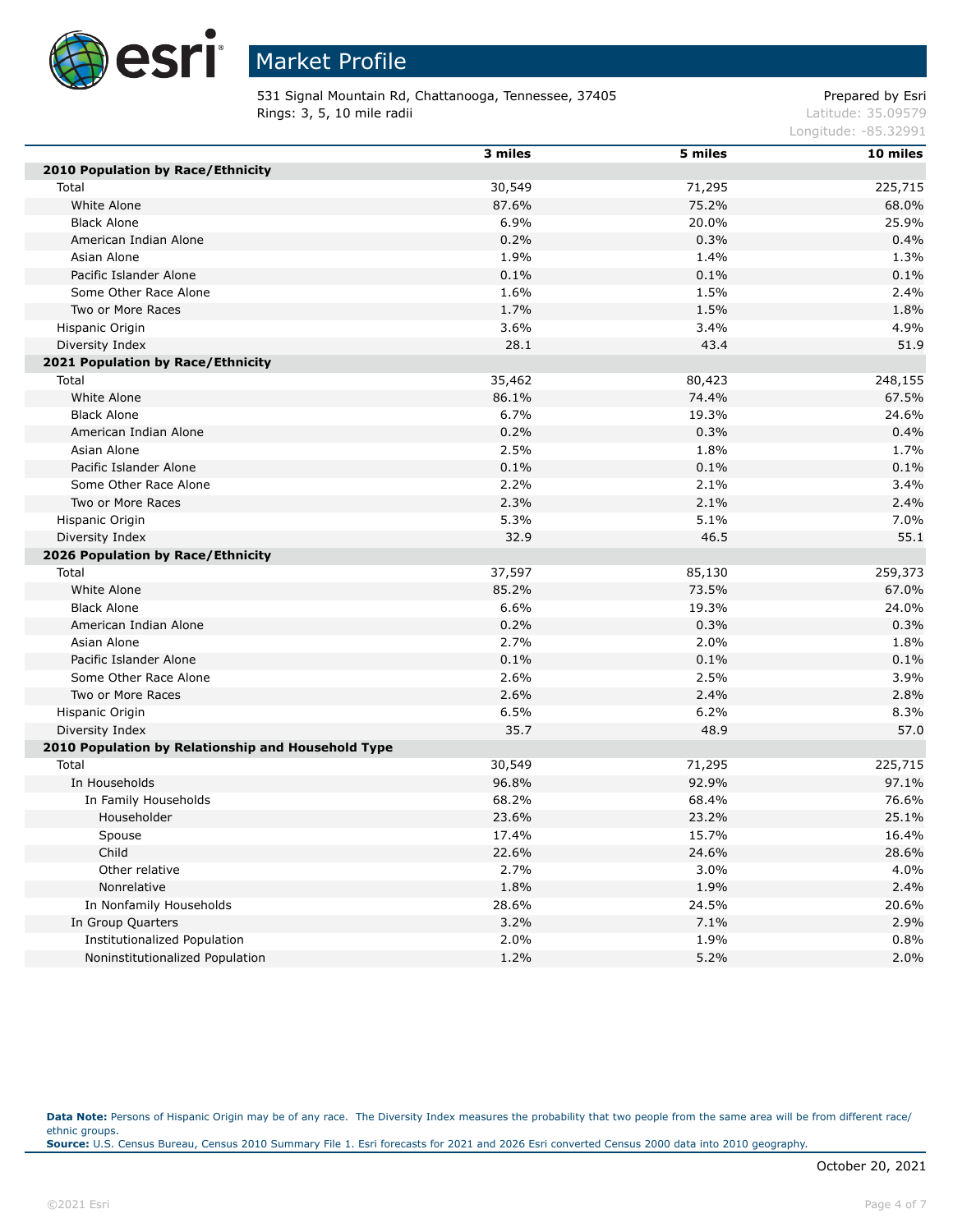

Г

# Market Profile

531 Signal Mountain Rd, Chattanooga, Tennessee, 37405 Prepared by Esri **Rings: 3, 5, 10 mile radii**  $\blacksquare$  **Rings: 3, 5, 10 mile radii**  $\blacksquare$ 

Longitude: -85.32991

|                                               | 3 miles | 5 miles | 10 miles |
|-----------------------------------------------|---------|---------|----------|
| 2021 Population 25+ by Educational Attainment |         |         |          |
| Total                                         | 25,915  | 56,289  | 175,259  |
| Less than 9th Grade                           | 2.1%    | 2.6%    | 3.7%     |
| 9th - 12th Grade, No Diploma                  | 4.0%    | 5.9%    | 7.7%     |
| High School Graduate                          | 14.9%   | 18.8%   | 22.8%    |
| GED/Alternative Credential                    | 2.9%    | 4.1%    | 4.8%     |
| Some College, No Degree                       | 17.8%   | 18.4%   | 20.2%    |
| Associate Degree                              | 7.9%    | 7.6%    | 8.5%     |
| Bachelor's Degree                             | 30.4%   | 25.9%   | 20.6%    |
| Graduate/Professional Degree                  | 20.1%   | 16.7%   | 11.8%    |
| 2021 Population 15+ by Marital Status         |         |         |          |
| Total                                         | 30,210  | 68,564  | 206,131  |
| <b>Never Married</b>                          | 35.4%   | 39.8%   | 36.2%    |
| Married                                       | 45.2%   | 40.7%   | 43.1%    |
| Widowed                                       | 6.5%    | 7.3%    | 7.4%     |
| Divorced                                      | 12.9%   | 12.1%   | 13.3%    |
| 2021 Civilian Population 16+ in Labor Force   |         |         |          |
| Civilian Population 16+                       | 20,706  | 43,153  | 130,762  |
| Population 16+ Employed                       | 96.1%   | 93.8%   | 94.1%    |
| Population 16+ Unemployment rate              | 3.9%    | 6.2%    | 5.9%     |
| Population 16-24 Employed                     | 14.5%   | 16.0%   | 13.6%    |
| Population 16-24 Unemployment rate            | 4.8%    | 10.7%   | 11.8%    |
| Population 25-54 Employed                     | 64.2%   | 61.3%   | 62.3%    |
| Population 25-54 Unemployment rate            | 3.4%    | 5.3%    | 5.1%     |
| Population 55-64 Employed                     | 14.1%   | 15.3%   | 16.0%    |
| Population 55-64 Unemployment rate            | 7.3%    | 7.0%    | 6.2%     |
| Population 65+ Employed                       | 7.2%    | 7.5%    | 8.1%     |
| Population 65+ Unemployment rate              | 0.3%    | 0.9%    | 1.4%     |
| 2021 Employed Population 16+ by Industry      |         |         |          |
| Total                                         | 19,892  | 40,494  | 122,997  |
| Agriculture/Mining                            | 0.2%    | 0.2%    | 0.3%     |
| Construction                                  | 4.4%    | 4.3%    | 5.8%     |
| Manufacturing                                 | 8.9%    | 9.5%    | 12.6%    |
| <b>Wholesale Trade</b>                        | 1.8%    | 2.0%    | 2.1%     |
| Retail Trade                                  | 11.0%   | 10.5%   | 11.0%    |
| Transportation/Utilities                      | 5.9%    | 5.7%    | 6.8%     |
| Information                                   | 1.1%    | 1.1%    | 1.3%     |
| Finance/Insurance/Real Estate                 | 11.1%   | 10.1%   | 9.2%     |
| Services                                      | 51.0%   | 53.2%   | 47.6%    |
| <b>Public Administration</b>                  | 4.6%    | 3.3%    | 3.2%     |
| 2021 Employed Population 16+ by Occupation    |         |         |          |
| Total                                         | 19,892  | 40,496  | 122,995  |
| White Collar                                  | 73.1%   | 69.9%   | 62.0%    |
| Management/Business/Financial                 | 20.7%   | 19.3%   | 15.8%    |
| Professional                                  | 30.8%   | 28.5%   | 23.8%    |
| Sales                                         | 11.5%   | 11.2%   | 10.4%    |
| Administrative Support                        | 10.1%   | 11.0%   | 12.0%    |
| Services                                      | 13.6%   | 14.7%   | 15.7%    |
| <b>Blue Collar</b>                            | 13.3%   | 15.3%   | 22.3%    |
| Farming/Forestry/Fishing                      | 0.1%    | 0.1%    | 0.2%     |
| Construction/Extraction                       | 2.5%    | 2.8%    | 4.1%     |
| Installation/Maintenance/Repair               | 1.3%    | 1.9%    | 2.2%     |
| Production                                    | 3.6%    | 4.4%    | 7.5%     |
| Transportation/Material Moving                | 5.8%    | 6.1%    | 8.3%     |
|                                               |         |         |          |

**Source:** U.S. Census Bureau, Census 2010 Summary File 1. Esri forecasts for 2021 and 2026 Esri converted Census 2000 data into 2010 geography.

Г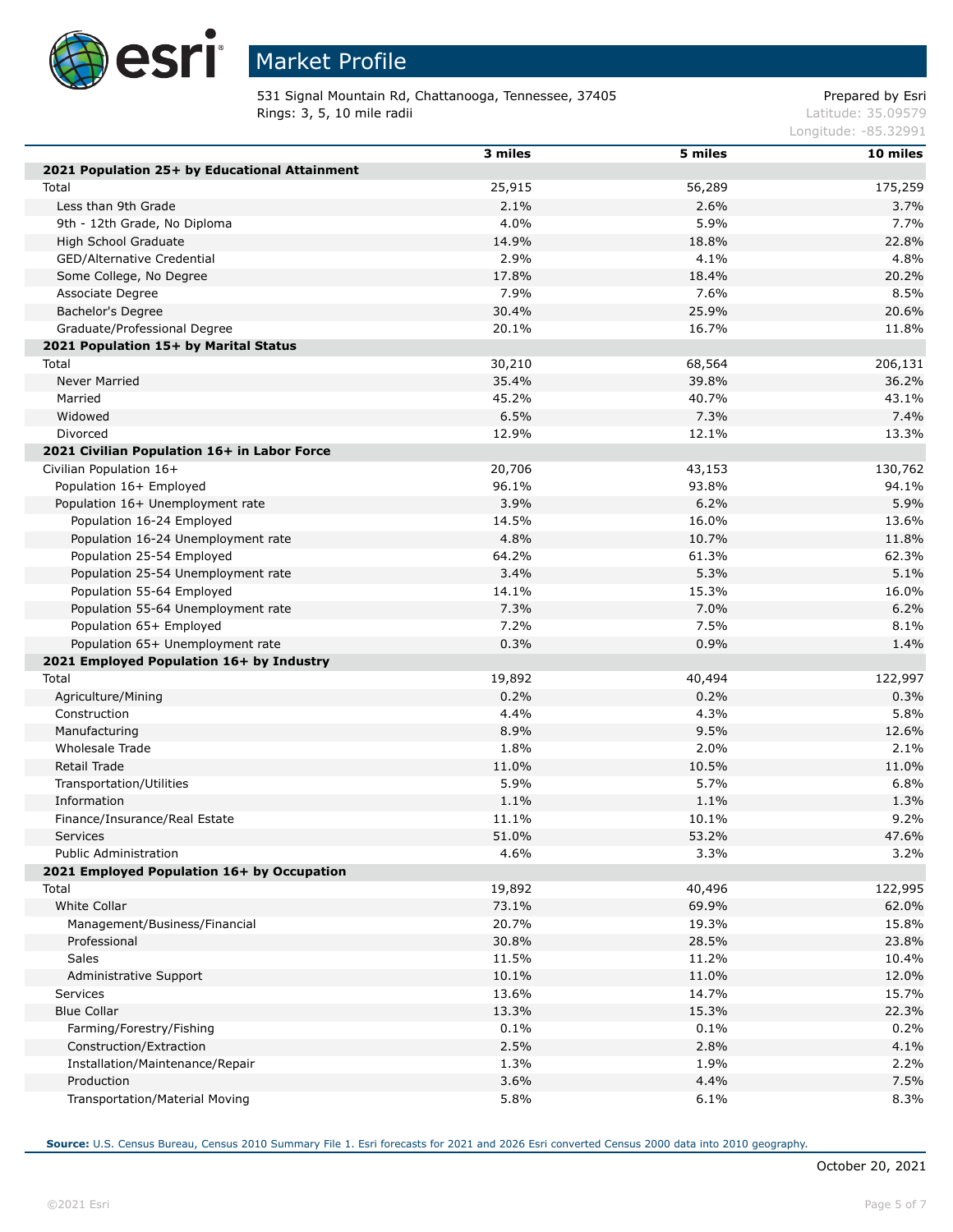

531 Signal Mountain Rd, Chattanooga, Tennessee, 37405 Prepared by Esri **Rings: 3, 5, 10 mile radii**  $\blacksquare$  **Rings: 3, 5, 10 mile radii**  $\blacksquare$ 

Longitude: -85.32991

|                                               | 3 miles | 5 miles | 10 miles |
|-----------------------------------------------|---------|---------|----------|
| 2010 Households by Type                       |         |         |          |
| Total                                         | 14,203  | 30,534  | 94,604   |
| Households with 1 Person                      | 37.3%   | 37.1%   | 33.1%    |
| Households with 2+ People                     | 62.7%   | 62.9%   | 66.9%    |
| Family Households                             | 51.6%   | 54.1%   | 59.9%    |
| Husband-wife Families                         | 38.1%   | 36.6%   | 39.1%    |
| With Related Children                         | 14.7%   | 13.6%   | 14.8%    |
| Other Family (No Spouse Present)              | 13.5%   | 17.5%   | 20.8%    |
| Other Family with Male Householder            | 3.8%    | 4.1%    | 4.8%     |
| With Related Children                         | 1.9%    | 2.1%    | 2.5%     |
| Other Family with Female Householder          | 9.7%    | 13.4%   | 16.1%    |
| With Related Children                         | 6.0%    | 8.5%    | 10.1%    |
| Nonfamily Households                          | 11.2%   | 8.8%    | 7.0%     |
|                                               |         |         |          |
| All Households with Children                  | 22.8%   | 24.5%   | 27.9%    |
|                                               |         |         |          |
| Multigenerational Households                  | 2.0%    | 2.9%    | 4.1%     |
| Unmarried Partner Households                  | 6.7%    | 6.0%    | 6.1%     |
| Male-female                                   | 5.8%    | 5.3%    | 5.3%     |
| Same-sex                                      | 0.9%    | 0.7%    | 0.7%     |
| 2010 Households by Size                       |         |         |          |
| Total                                         | 14,203  | 30,533  | 94,603   |
| 1 Person Household                            | 37.3%   | 37.1%   | 33.1%    |
| 2 Person Household                            | 35.6%   | 33.8%   | 33.5%    |
| 3 Person Household                            | 13.5%   | 13.9%   | 15.3%    |
| 4 Person Household                            | 8.9%    | 9.4%    | 10.5%    |
| 5 Person Household                            | 3.1%    | 3.7%    | 4.5%     |
| 6 Person Household                            | 1.0%    | 1.3%    | 1.8%     |
| 7 + Person Household                          | 0.6%    | 0.8%    | 1.2%     |
| 2010 Households by Tenure and Mortgage Status |         |         |          |
| Total                                         | 14,204  | 30,533  | 94,604   |
| Owner Occupied                                | 54.5%   | 53.8%   | 57.9%    |
| Owned with a Mortgage/Loan                    | 35.3%   | 34.5%   | 37.7%    |
| Owned Free and Clear                          | 19.2%   | 19.3%   | 20.2%    |
| Renter Occupied                               | 45.5%   | 46.2%   | 42.1%    |
| 2021 Affordability, Mortgage and Wealth       |         |         |          |
| Housing Affordability Index                   | 107     | 105     | 128      |
| Percent of Income for Mortgage                | 20.9%   | 21.6%   | 17.7%    |
| Wealth Index                                  | 99      | 87      | 76       |
| 2010 Housing Units By Urban/ Rural Status     |         |         |          |
| <b>Total Housing Units</b>                    | 16,143  | 34,626  | 106,502  |
| Housing Units Inside Urbanized Area           | 97.6%   | 96.8%   | 95.5%    |
| Housing Units Inside Urbanized Cluster        | $0.0\%$ | $0.0\%$ | 0.0%     |
| <b>Rural Housing Units</b>                    | 2.4%    | 3.2%    | 4.5%     |
| 2010 Population By Urban/ Rural Status        |         |         |          |
| <b>Total Population</b>                       | 30,549  | 71,295  | 225,715  |
| Population Inside Urbanized Area              | 97.1%   | 96.4%   | 95.4%    |
| Population Inside Urbanized Cluster           | $0.0\%$ | 0.0%    | 0.0%     |
| Rural Population                              | 2.9%    | 3.6%    | 4.6%     |
|                                               |         |         |          |

Data Note: Households with children include any households with people under age 18, related or not. Multigenerational households are families with 3 or more parentchild relationships. Unmarried partner households are usually classified as nonfamily households unless there is another member of the household related to the householder. Multigenerational and unmarried partner households are reported only to the tract level. Esri estimated block group data, which is used to estimate polygons or non-standard geography.

**Source:** U.S. Census Bureau, Census 2010 Summary File 1. Esri forecasts for 2021 and 2026 Esri converted Census 2000 data into 2010 geography.